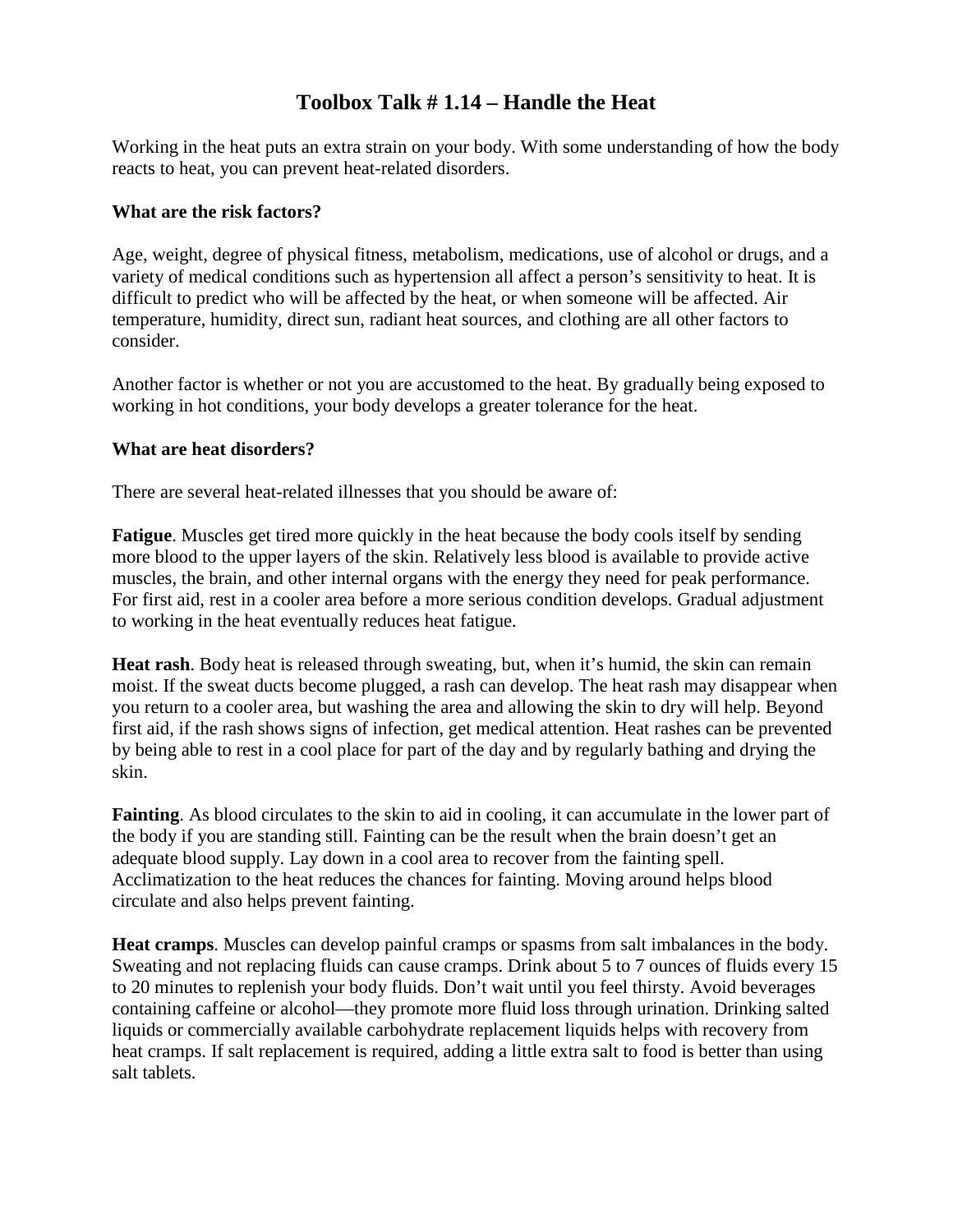**Heat exhaustion**. Heat exhaustion may result when a large amount of body fluid has been lost through sweating. The symptoms may resemble the early signs of heat stroke. The victim becomes extremely weak or fatigued, giddy, nauseous, and can have a headache. The person still sweats, the skin is clammy and moist, and the body temperature remains at or near normal. In serious cases, the victim may vomit or lose consciousness. Heat exhaustion can be treated by resting in a cool place and drinking plenty of fluids, but severe cases may require care for several days. Medical attention may be required.

**Heat stroke**. This is a life threatening condition. It occurs when the body's temperature regulatory system fails. In heat stroke, the victim's skin is hot and dry. Body temperature is usually 105 degrees F or higher. The victim is mentally confused or delirious and can have convulsions or become unconscious. Immediate treatment by medical professionals can prevent brain damage or death. Until help arrives, the victim should be removed to a cool area, clothing should be soaked with water, and the body should be vigorously fanned to increase cooling. No person suspected of being ill from heat stroke should be left unattended.

### **How can I protect myself?**

.

.

Here are some suggestions for managing the heat:

- Get accustomed to working in the heat by gradually increasing your work load over a period of a few days.
- Be aware of the symptoms of heat disorders and take rest breaks in a cooler area as needed.
- Drink small amounts of water of other fluids frequently throughout the day. About 5 to 7 ounces every 15 to 20 minutes is recommended. Avoid drinks containing caffeine or alcohol.